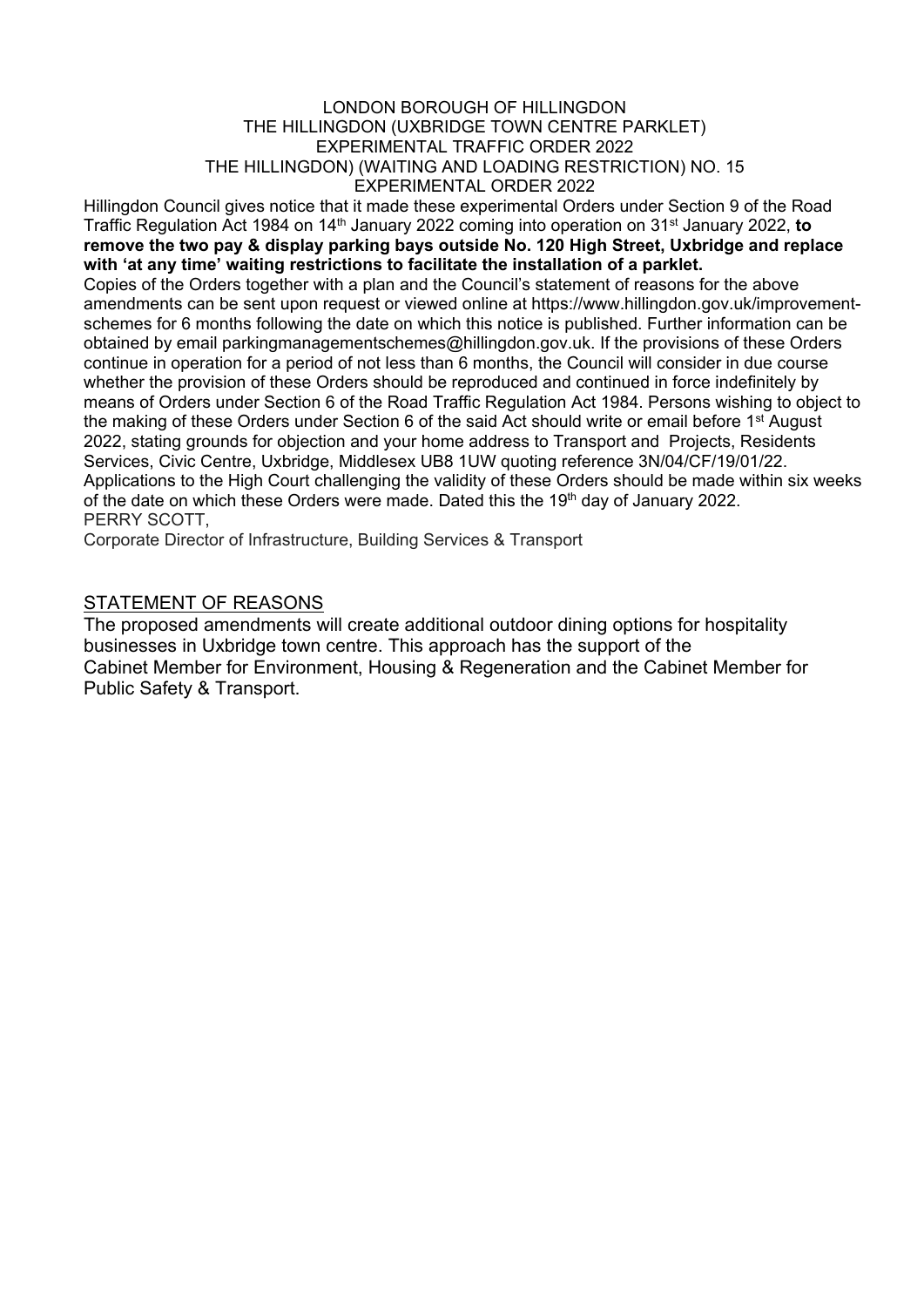

|              | <b>KEY</b><br>PARKLET LOCATION<br>PLANTER LOCATION                                                                                                                                                                                                                                                                                                                     |
|--------------|------------------------------------------------------------------------------------------------------------------------------------------------------------------------------------------------------------------------------------------------------------------------------------------------------------------------------------------------------------------------|
|              | This map is based upon Ordnance Survey<br>material with the permission of Ordnance Survey<br>Survey on behalf of the Controller of Her<br>Majesty's Stationery Office © Crown copyright.<br>Unauthorised reproduction infringes Crown<br>copyright and may lead to prosecution or<br>civil proceedings.<br>London Borough of Hillingdon 100019283<br>C <sub>2011</sub> |
|              | <b>HILLINGDON</b><br>LONDON<br>TRANSPORT & PROJECTS<br>PLANNING, ENVIRONMENT, EDUCATION AND<br>AND COMMUNITY SERVICES DIRECTORATE<br>CIVIC CENTRE 4W/05, HIGH STREET, UXBRIDGE, UB8 1UW<br>Tel No. 01895 277006/01895 250676                                                                                                                                           |
|              | Project<br>Welcome Back Fund<br>Temp. Street Furniture                                                                                                                                                                                                                                                                                                                 |
| 0            | Description<br>Uxbridge Town<br>Centre<br>APP D                                                                                                                                                                                                                                                                                                                        |
| <b>NORTH</b> | Designed<br>Drawn<br>Date<br>Scale<br>Drawing No.<br>Project No.<br>Rev.                                                                                                                                                                                                                                                                                               |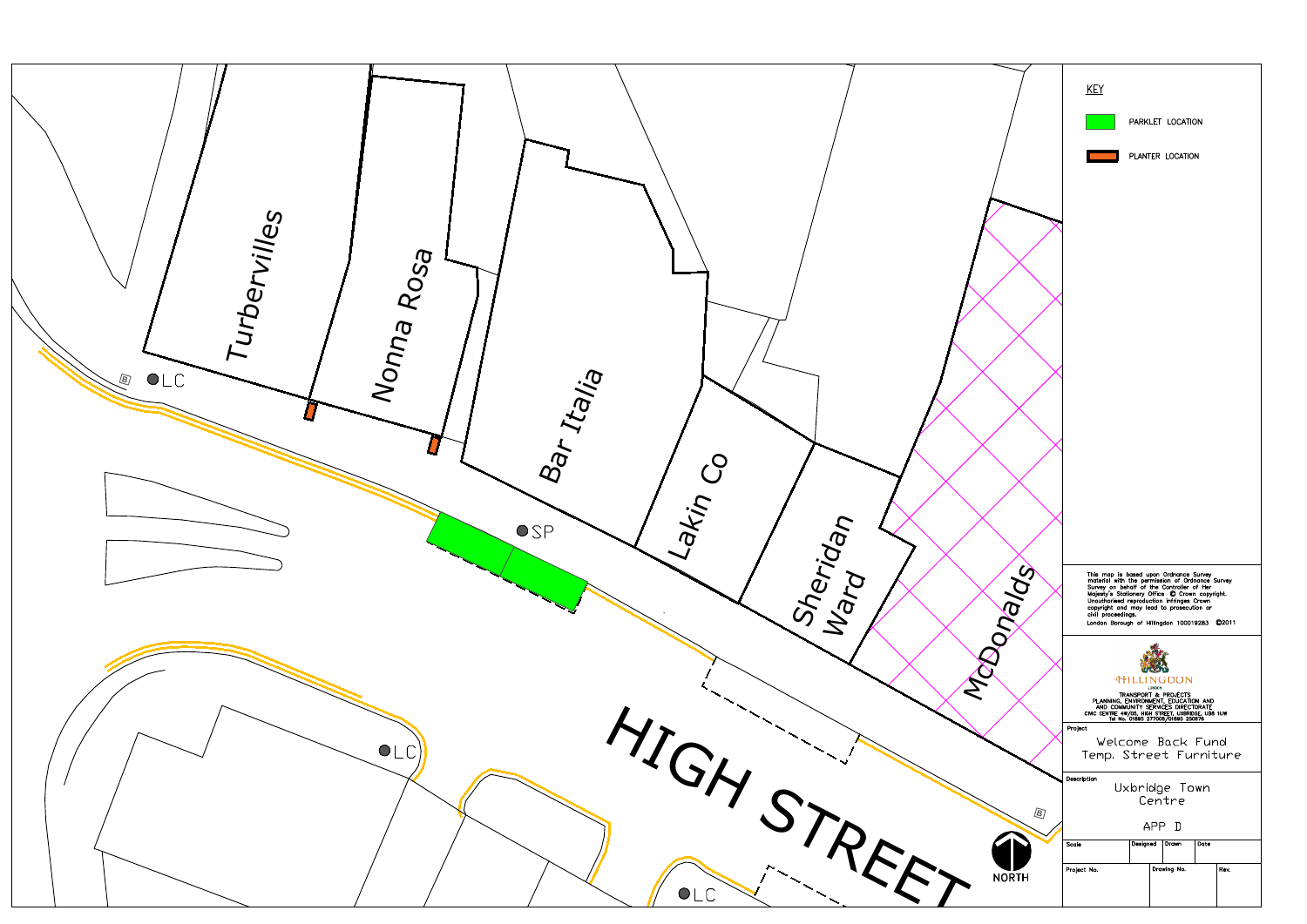

# London Borough of Hillingdon Traffic Management Order

2022 No. 1

The Hillingdon) (Waiting and Loading Restriction) No. 15 Experimental Order 2022

Made on 14<sup>th</sup> January 2022

Coming into operation on 31st January 2022

The Council of the London Borough of Hillingdon, after consulting the Commissioner of Police of the Metropolis, in the exercise of the powers conferred by Sections 6 and 124 and part IV of Schedule 9 to the Road Traffic Regulation act 1984<sup>1</sup> as amended by Section 8 and Schedule 5 of the Local Government Act 1985<sup>2</sup>, the Road Traffic Act 1991<sup>3</sup> and of all other powers enabling hereby makes the following Order:-

- 1. This Order shall come into operation on 31st January 2022 and may be cited as the Hillingdon (Waiting and Loading Restriction) No. 15 Experimental Order 2022.
- 2. In this Order "Council" means the Council of the London Borough of Hillingdon.
- 3. Without prejudice to the validity of anything done or to any liability incurred in respect of any act or omission before the coming into operation of this Order, The Hillingdon (Waiting & Loading Restrictions) Order 2021<sup>4</sup> shall have effect as though the item numbered 88 in Schedule 1 of that Order was substituted by the same numbered item as set out in columns 1, 2 and 3 of Schedule 1 to this Order;

 $11984(c.27)$ 

 $2$  1985(c.51)

 $3\,1991(c.40)$ 

 $42021$  No. 20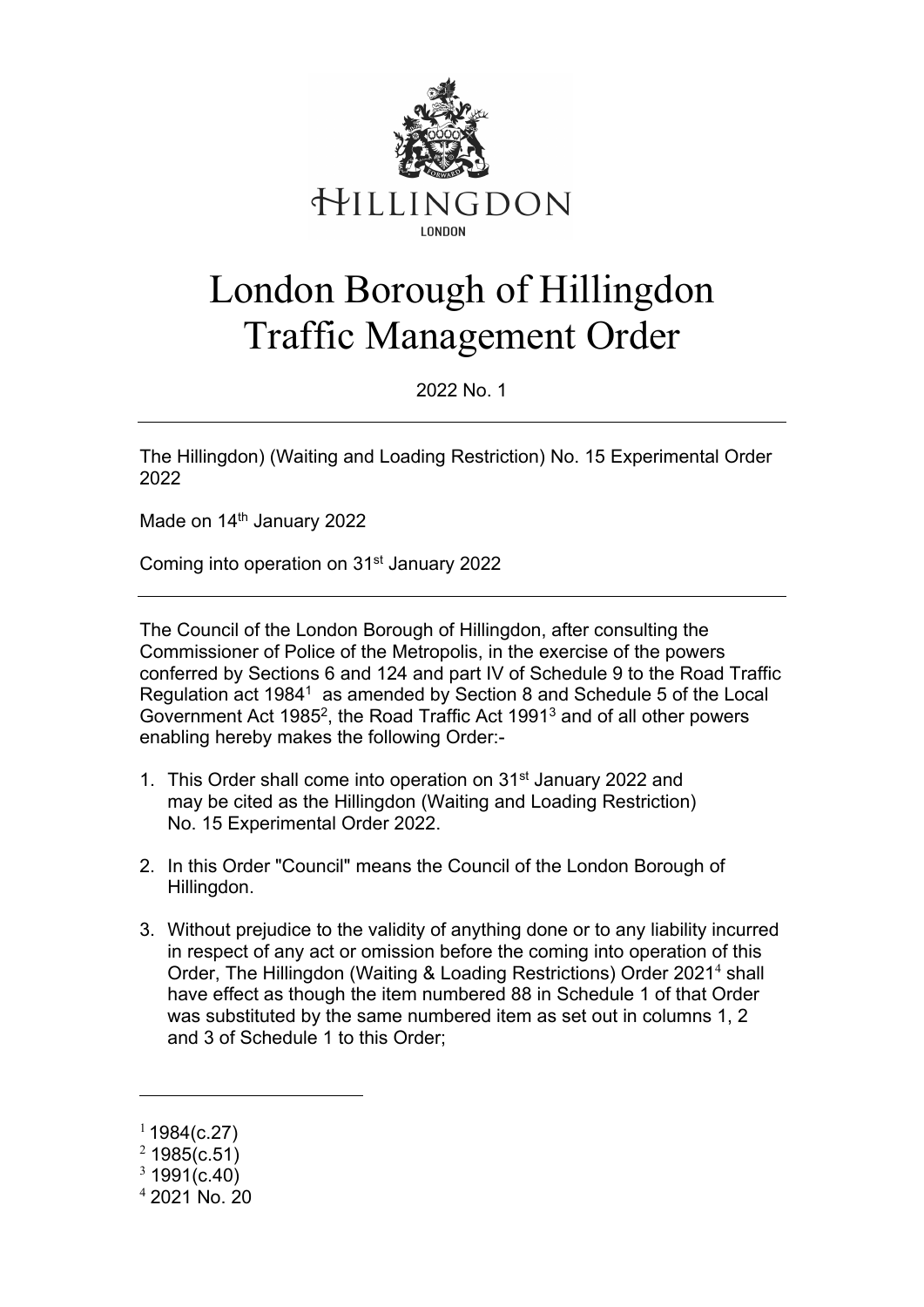4. In pursuance of Section 10(2) of the Road Traffic Regulation Act 1984, the Corporate Director of Infrastructure, Building Services & Transport of the London Borough of Hillingdon, for the time being, or some other person authorised in that behalf by him, may, if it appears to him or that person essential in the interests of the expeditious convenient and safe movement of traffic or for preserving or improving the amenities of the area or any road affected by this Order, modify or suspend this Order or any provision thereof.

Dated this the 14<sup>th</sup> day of January 2022



PERRY SCOTT, Corporate Director of Infrastructure, Building Services & Transport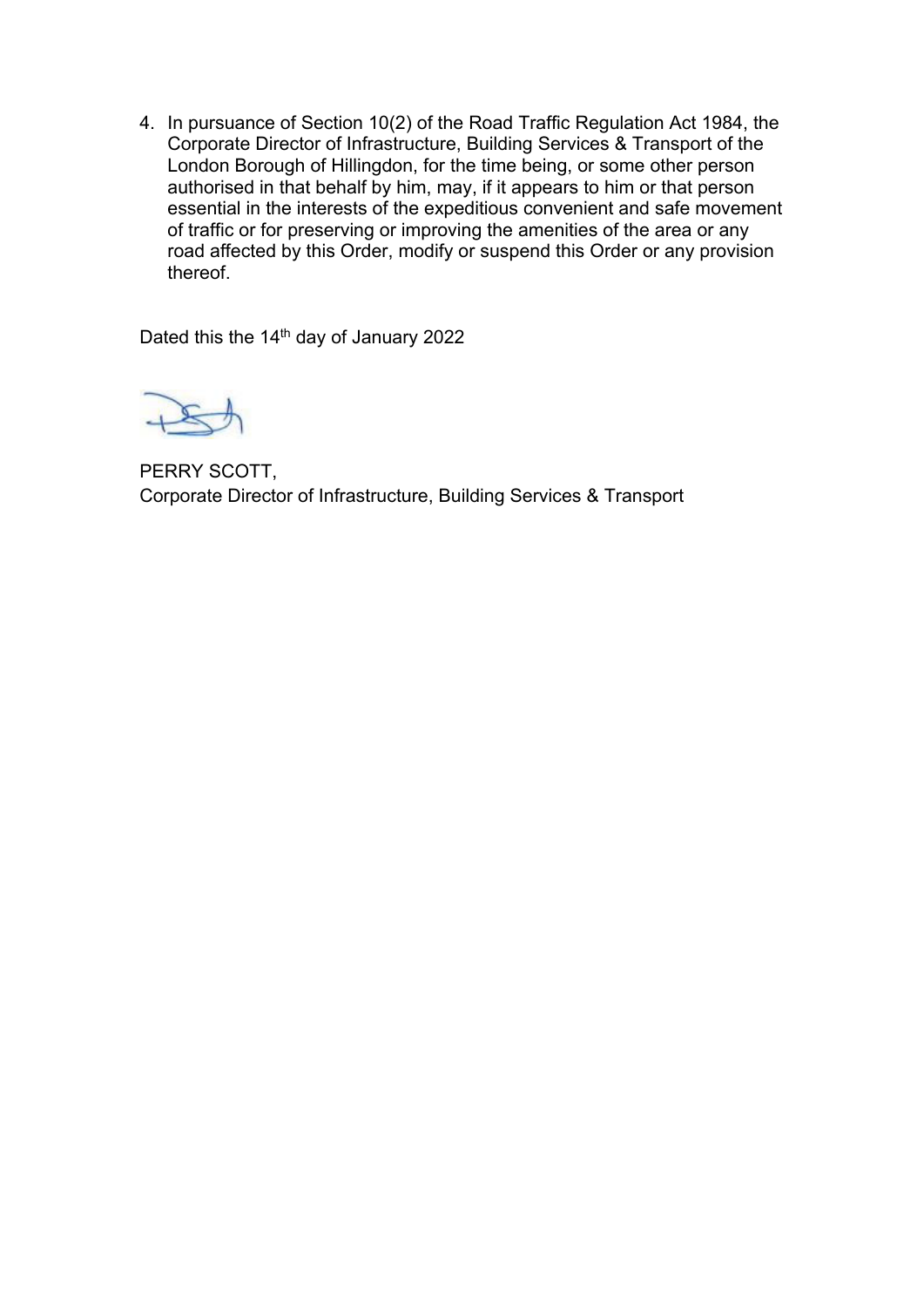$1$  2 3 88 | HIGH STREET, UXBRIDGE a) The north-east side i) between its junction with Park Road and a point in line with the party wall of Nos. 237 and 238/238a High Street; ii) between a point in line with the common boundary of Nos. 237 and 238/238a High Street, and a point 10.8 metres south-east of a point in line with the party wall of Nos. 228 and 229 High Street: iii) between a point 10.8 metres south-east of a point in line with the party wall of Nos. 228 and 229 High Street and a point 1.5 metres south-east of the party wall of Nos. 227 and 228 iv) between a point 1.5 metres south-east of a point in line with the party wall of Nos. 227 and 228 High Street and a point 1.1 metres north-west of a point in line with the party wall of Nos. 224 and 225 High Street; v) between a point 1.1 metres north-west of a point in line with the party wall of Nos. 224 and 225 High Street and a point in line with the south-eastern kerbline of Vine Street; vi) between the south-eastern kerbline of Vine Street and a point 4.1 metres southeast of the southeastern kerbline of the southern arm of Windsor Street ; vii) between a point 4.1 metres southeast of the southeastern kerbline of the southern arm of Windsor Street and a point 1.5 metres north west of a point opposite the north western wall of No. 28 High Street, Uxbridge; viii) between to a point 10 metres southeast of the southeastern kerbline of Bakers Yard and a point 6.5 metres northwest of the northwestern kerbline of Bakers Yard. including the northwest side. ix) between its junction with Belmont Road and a point 30 metres south-east of the south-eastern kerbline of Harefield Road. x) between a point 30 metres south-east of the south-eastern kerbline of Harefield Road point in line with the south-eastern kerbline of Braybourne Close; xi) between a point in line with the north-western kerbline of Braybourne Close and a point 20 metres south-east of a point opposite the south-eastern wall of No. 106 Oxford Road. b) The south-west side i) between its junction with Hillingdon Road and a point 2.6 metres south-east of the common boundary of Nos. 227 and 228 High Street; A  $\overline{C}$ A CC A  $\overline{C}$ A A C A  $\mathsf{C}$ A  $\overline{C}$ 

SCHEDULE 1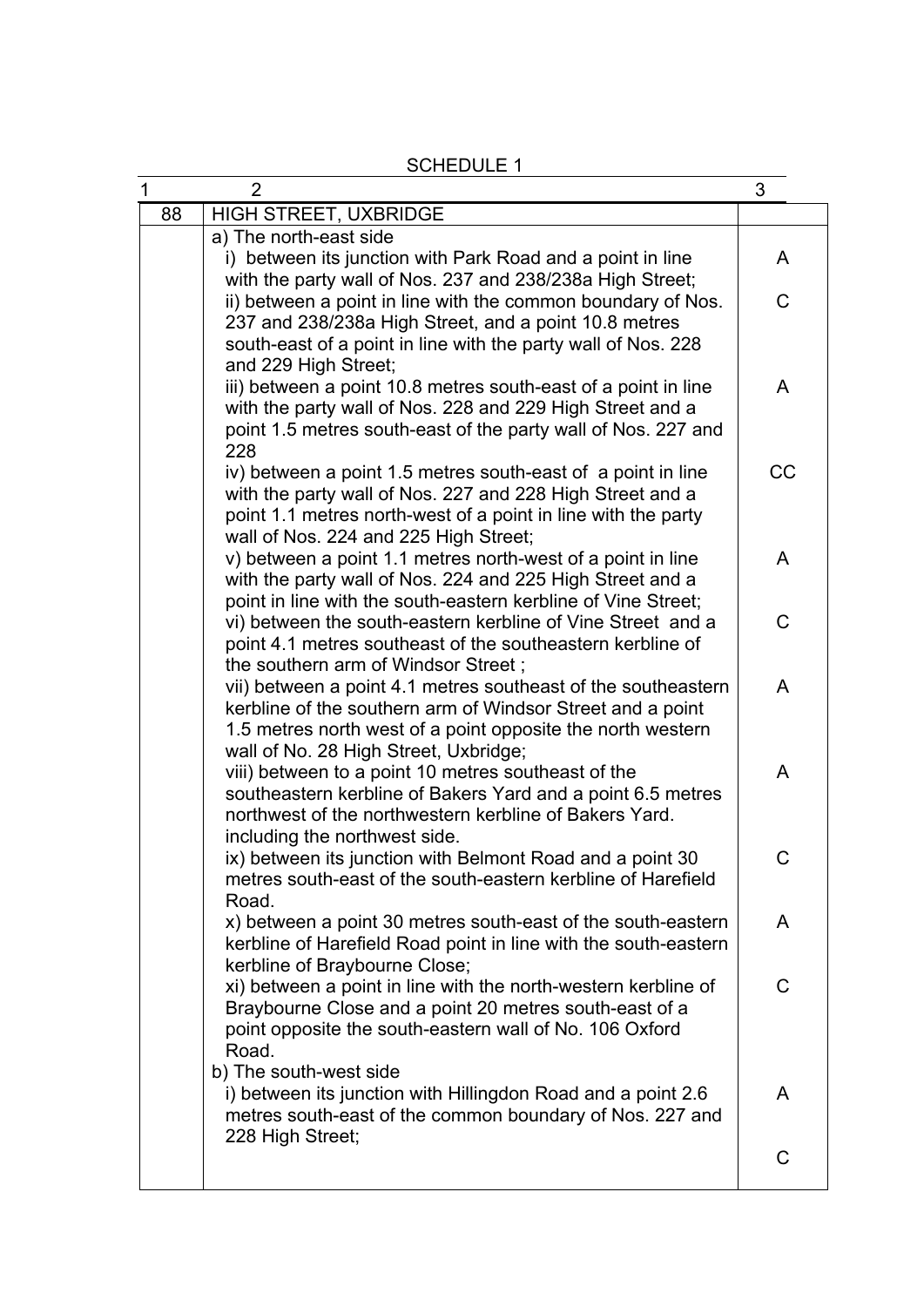| ii) between a point 2.6 metres south-east of the common<br>boundary of Nos. 227 and 228 High Street and a point in line<br>with the common boundary of Nos. 225 and 226 High Street;                                                                                                                                                                                | A |
|---------------------------------------------------------------------------------------------------------------------------------------------------------------------------------------------------------------------------------------------------------------------------------------------------------------------------------------------------------------------|---|
| iii) between a point in line with the common boundary of Nos.<br>225 and 226 High Street and the south eastern kerbline of<br>Vine Street:                                                                                                                                                                                                                          | C |
| iv) between the south-eastern kerbline of Vine Street and a<br>point 4.1 metres south east of the south-eastern kerbline of<br>the southern arm of Windsor Street;                                                                                                                                                                                                  | A |
| v) from a point 4.1 metres south east of the south-eastern<br>kerbline of the southern arm of Windsor Street to a point 7<br>metres northwest of the northwestern kerbline of the<br>southern arm of Windsor Street                                                                                                                                                 | C |
| vi) from a point 7 metres northwest of the northwestern<br>kerbline of the southern arm of Windsor Street to a point 10<br>metres southeast of the southeastern kerbline of the northern<br>arm of Windsor Street.                                                                                                                                                  | A |
| vii) between to a point 10 metres southeast of the<br>southeastern kerbline of Bakers Yard and a point 6.5 metres<br>northwest of the northwestern kerbline of Bakers Yard.<br>viii) between the north-western extremity of the paved portion<br>of the highway between the north-western arm of Windsor<br>Street and Baker's Yard and Belmont Road and a point 20 | Ć |
| metres south-east of the south-eastern kerbline of Harefield<br>Road.                                                                                                                                                                                                                                                                                               | A |
| ix) between a point 20 metres south-east of the south-<br>eastern kerbline of Harefield Road and said kerbline.<br>x) from a point in line with the northwestern kerbline of                                                                                                                                                                                        | A |
| Harefield Road to a point 1 metre northwest of the<br>southeastern flank wall of No. 74 High Street, Uxbridge.<br>xi) from a point 1 metre northwest of the southeastern flank<br>wall of No. 74 High Street, Uxbridge to the northwestern<br>extremity of adopted highway of High Street, Uxbridge.                                                                | Ć |

### KEY

A = 'At any time' waiting restrictions.

C = 'Monday to Saturday 8am to 6.30pm' waiting restrictions.

CC = 'Monday to Saturday 9am to 5pm' waiting restrictions.

LL = 'Monday to Friday 9am to 5pm' waiting restrictions.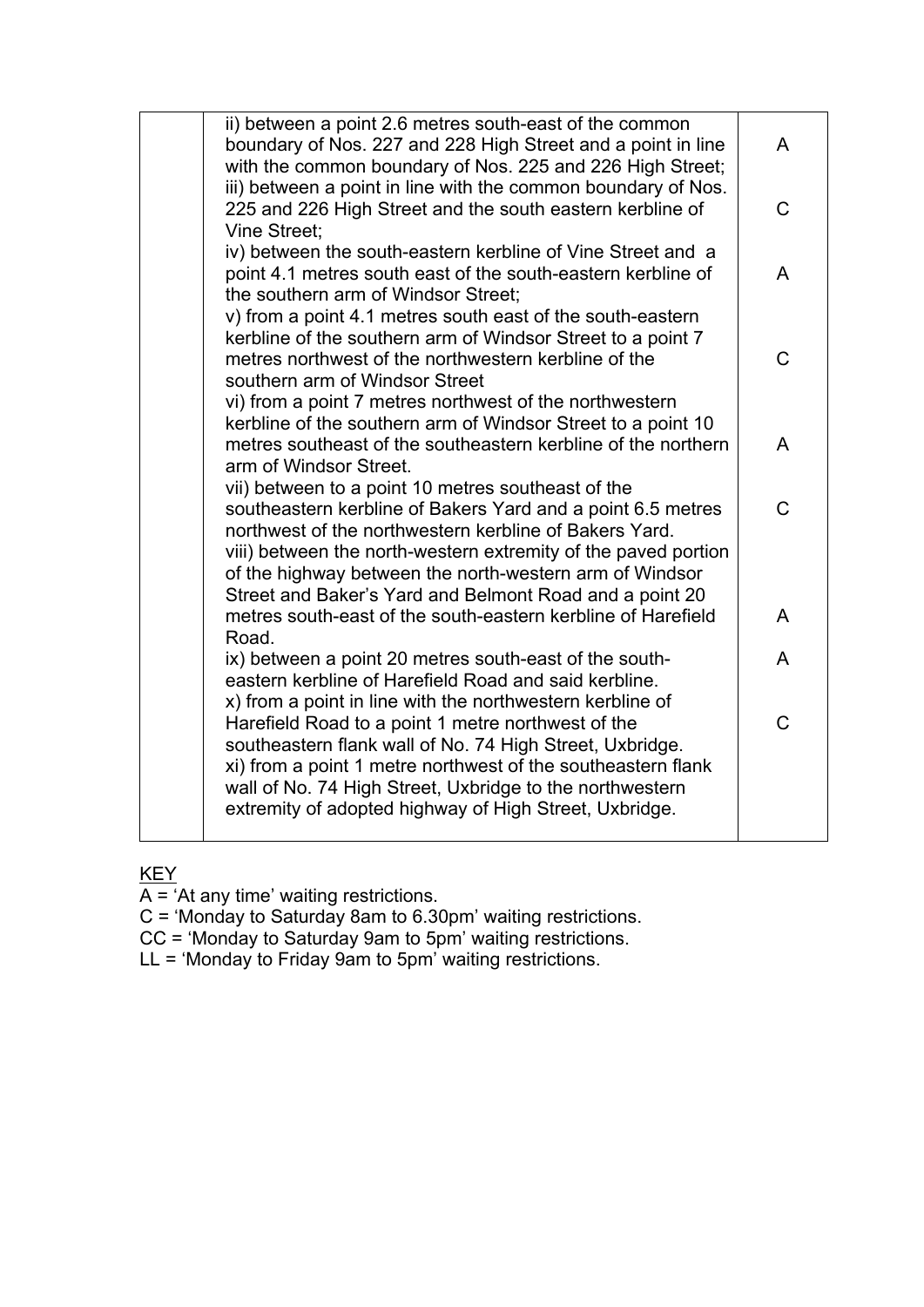

# London Borough of Hillingdon Traffic Management Order

2022 No. 2

The Hillingdon (Uxbridge Town Centre Parklet) Experimental Traffic Order 2022

Made on 14<sup>th</sup> January 2022

Coming into operation on 31st January 2022

The Council of the London Borough of Hillingdon, after consulting the Commissioner of Police of the Metropolis, in the exercise of the powers conferred by Sections 6 and 124 and part IV of Schedule 9 to the Road Traffic Regulation act 1984<sup>1</sup> as amended by Section 8 and Schedule 5 of the Local Government Act 1985<sup>2</sup>, the Road Traffic Act 1991<sup>3</sup> and of all other powers enabling hereby makes the following Order:-

- 1. This Order shall come into operation on 31<sup>st</sup> January 2022 and may be cited as The Hillingdon (Uxbridge Town Centre Parklet) Experimental Traffic Order 2022.
- 2. In this Order "Council" means the Council of the London Borough of Hillingdon.
- 3. Without prejudice to the validity of anything done or to any liability incurred in respect of any act or omission before the coming into operation of this Order:-. The Hillingdon (On Street Parking Places) (Uxbridge Town Centre Stop & Shop Parking Scheme) Order 20214 shall have effect as though the parking place numbered 11 in Schedule 1 of that Order was substituted by the parking places numbered 11 in Schedule 1 of this Order.

 $11984(c.27)$ 

 $2$  1985(c.51)

 $3\,1991(c.40)$ 

<sup>4</sup> 2021 No. 17